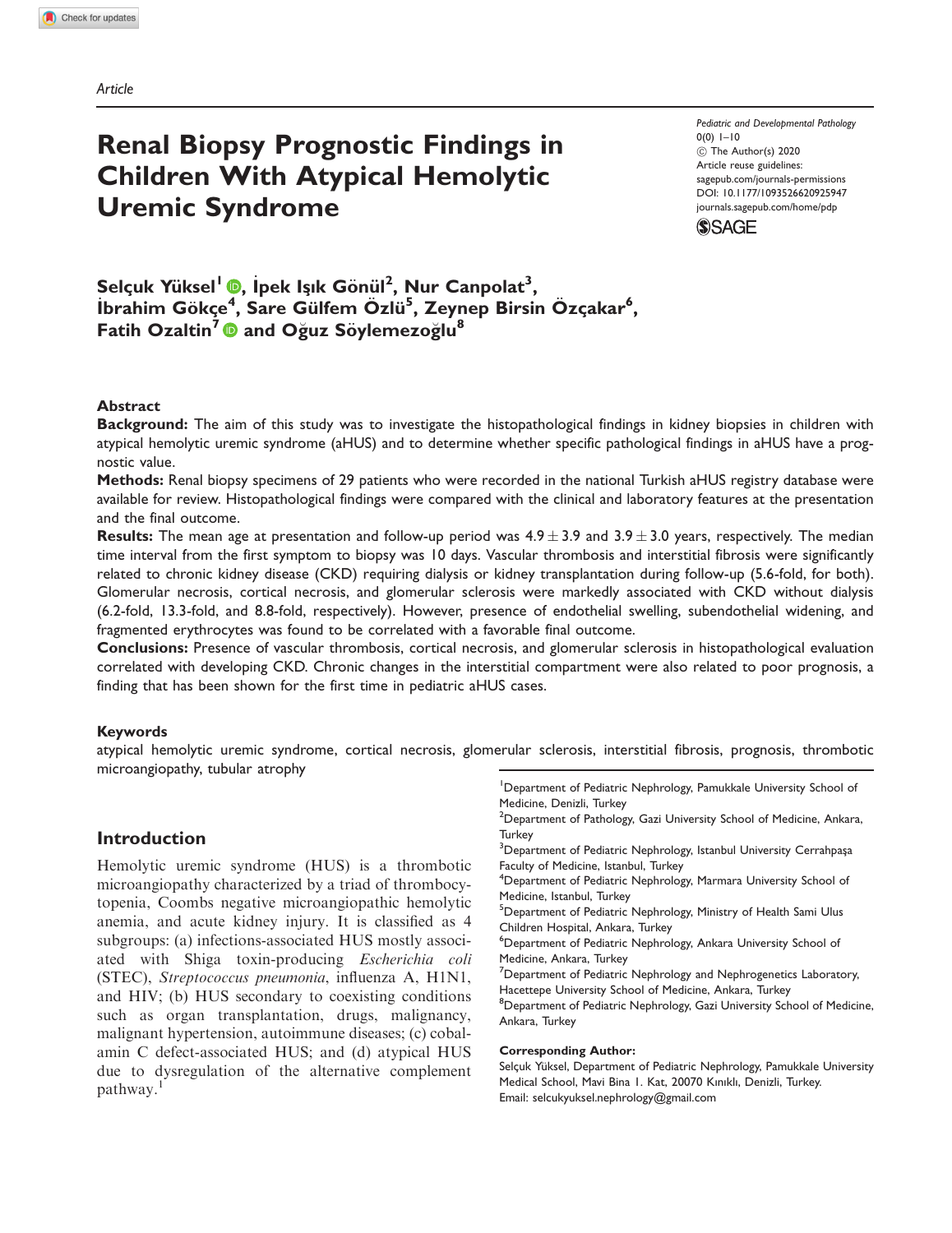However, HUS is practically categorized as typical (STEC-HUS) and atypical HUS (aHUS; usually stems from uncontrolled complement activation).<sup>2</sup> The basic patho-mechanism in STEC-HUS is initiated by Shiga toxin (or Shiga-like toxin), a potent cytotoxin that binds to the cell membrane glycolipid Gb3 on the glomerular endothelium eventually leading to microvascular thrombosis. On the other hand, however, alternative complement pathway involvement is central for endothelial damage in aHUS. Pathogenic variants of genes encoding the complement regulatory proteins of the alternative pathway result in uncontrolled activation of this pathway, which leads to the formation of membrane attack complex on the cellular surfaces and thereby widespread microtrombi in the microcirculation.<sup>1</sup>

Both aHUS and STEC-HUS could present variable clinical picture: from mild self-limiting disease to severe multisystemic involvement depending on underlying genetic defect in case of aHUS and virulence of the microorganism in case of STEC-HUS.<sup>2</sup> However, aHUS is very rare compared with STEC-HUS.<sup>3,4</sup> Although it is difficult to differentiate aHUS from STEC-HUS at the first presentation, some clinical features would strongly be suggestive for aHUS. These include age of disease onset (ie,  $<6$  months of age), family history of HUS, recurrent disease in an individual, severe multisystem involvement, and identification of mutations in the genes of the alternative complement pathway. Presence of diarrhea that is mostly observed in STEC-HUS would not exclude the possibility of aHUS as 20% of aHUS patients may present with diarrhea.<sup>1</sup> Usually, a kidney biopsy is not indicated unless clinically aHUS is considered with associated clinical findings such as heavy proteinuria, prolonged oliguria, and unresponsiveness to initial plasma therapy (ie, exchange or infusion) or before starting eculizumab treatment in some patients. aHUS can lead to chronic kidney damage characterized by sustained hypertension or proteinuria in long-term follow-up, even without renal replacement therapy, in more than half of the patients.5,6 Clinicians agree that severe initial presentation, persistent oliguria or anuria, need for dialysis, and central nervous system involvement are indicators of a poor prognosis.<sup>7–9</sup> However, the relationship between initial histopathological findings and clinical features at presentation and long-term outcomes in children with aHUS is not definitely known.<sup>10,11</sup>

Renal morphological features of HUS on light microscopic evaluation have been traditionally divided into early changes (ie, within 2 months from the initial symptoms), such as fibrin thrombi in capillary lumens, endothelial swelling, bloodless glomeruli, mesangiolysis, fragmented erythrocytes in the mesangium and subendothelial area, glomerular capillary tuft collapse and mucoid intimal thickening, and late changes (ie, after 2 months

since first clinical presentation), such as duplication of the glomerular basement membrane, mesangiolysis, arterial intimal fibrosis, organization of luminal thrombi, and glomerulosclerosis and interstitial fibrosis.<sup>12,13</sup>

The aim of this study was to investigate the renal biopsy findings in children with aHUS and to identify whether specific histopathological findings have a prognostic value and show correlation with any clinical and laboratory findings at presentation.

## Material and Methods

## Patient Selection

Children with aHUS whose diagnoses were confirmed by the joint committee, which comprised pediatric nephrology experts are registered in a web-based national Turkish registry system (NRS) that was established in 2013 ([www.ahusnet.org\)](www.ahusnet.org). Shiga toxin-producing E. coli (STEC) was investigated in a national centralized reference laboratory and STEC-positive patients as well as patients with depressed ADAMTS13 levels (ie,  $\leq 5\%$ ), other specific infections, coexisting diseases, or those with drug-related HUS were excluded from the registry. With this approach, a refined aHUS cohort was established. Overall, the registry includes 146 aHUS patients and their demographic and clinical features as well as outcomes were published previously.<sup>14</sup> In the present study, we only focused on those patients who had biopsied for any reason. In this registry, 44 out of 146 pediatric patients had a renal biopsy. All centers were contacted, and renal biopsy specimens were requested for reevaluation. Twenty-nine biopsy specimens were obtained from these centers. The remaining 15 patients were excluded from the study since the histopathological slides of these patients were not available for review. Histopathologic reevaluation was performed by a single pathologist (IIG from the authors) who was blinded to clinical features of the patients.

## Clinical Data Collection

Demographic, clinical, and laboratory data were recorded at presentation and at the last visit for each patient. According to the information declared by the centers in the reports, the renal biopsy indications were as follows: to confirm the diagnosis (in 21 patients), to start eculizumab administration (in 4 patients), to reveal the etiology of nephrotic range proteinuria associated with clinical HUS findings (in 3 patients), and to understand the unresponsiveness of the patient to plasma exchange or eculizumab therapy (in 1 patient).

The major clinical features such as age (year), time from presentation to biopsy (day), follow-up duration (year), the presence of severe anemia (defined by less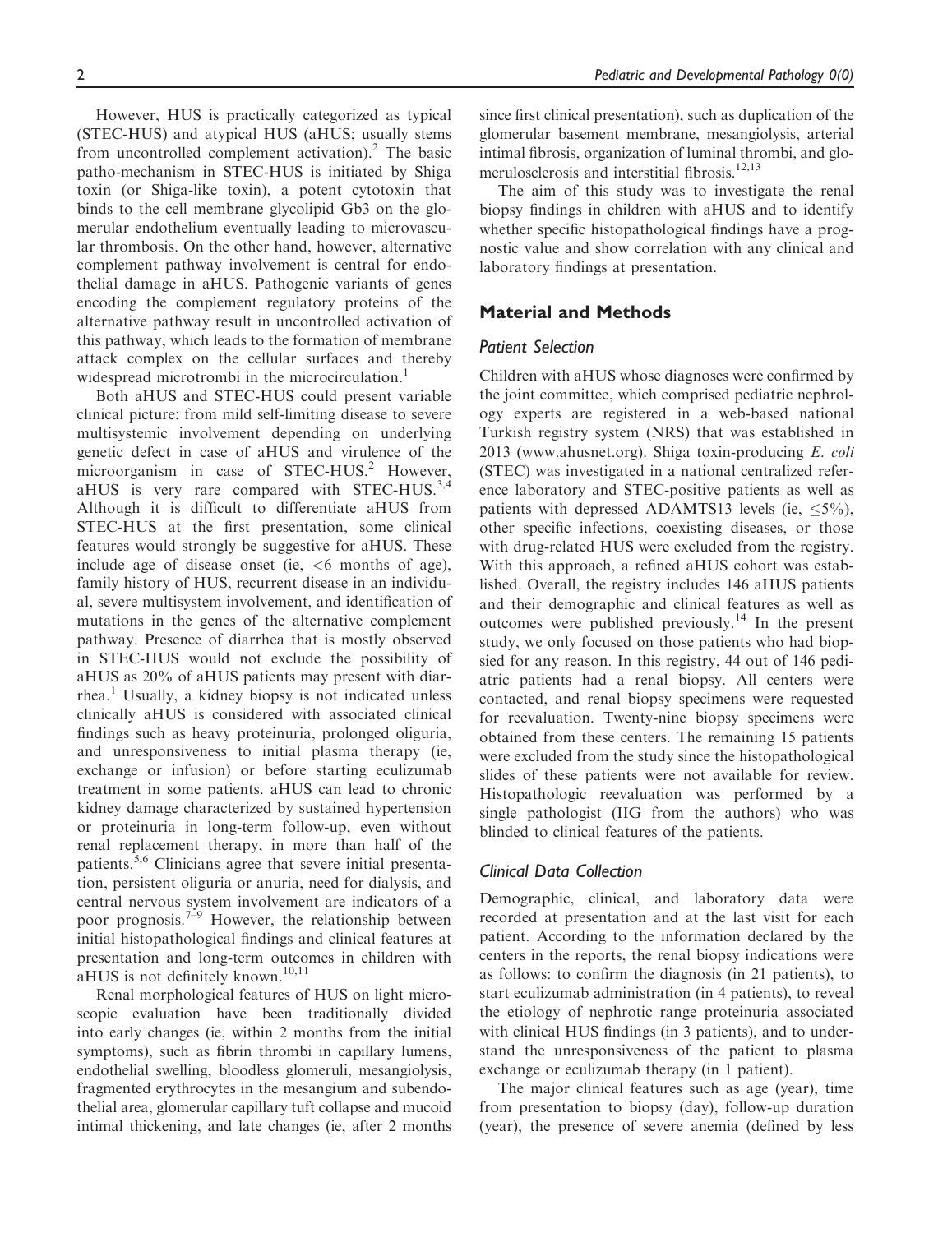than  $7.5 \text{ g/d}$ L) and hypertension (defined by more than >95th percentile for age, gender and height), abnormal urine output (oliguria defined by urine output less than 1 mL/kg/h in infants and young children, and less than  $0.5$  mL/kg/h in older children or anuria defined by absence of any urine output), and laboratory features such as the hemoglobin and hematocrit values, the amounts of platelets, the serum level of lactate dehydrogenase, estimated glomerular filtration (using Schwartz's formula), and the amount of proteinuria (nephrotic proteinuria defined by  $\geq 40$  mg/m<sup>2</sup>/h or urine protein/ creatinine ratio  $>2$  mg/mg, or non-nephrotic proteinuria defined by  $4-40 \text{ mg/m}^2/h$  or 0.2–2 mg/mg) at presentation, were recorded for each patient.

The final outcomes were defined as the need for continuous renal replacement therapy (RRT) or kidney transplantation during follow-up period or the presence of proteinuria, hypertension, and chronic kidney disease (CKD) without RRT at the last visit.

#### Histopathological Assessment

Histopathological findings were compared with the clinical and laboratory features at the presentation and the final outcomes. H&E, PAS, trichrome, and methanamine silver-stained sections were available for every patient's biopsy. Each biopsy specimen was reevaluated for the presence of glomerular (sclerosis, thrombosis, fragmented erythrocytes, fibrinoid necrosis, congestion, endothelial swelling, sub-endothelial widening and wall thickening, crescents, ischemic collapse, capillary double contours or reduplication of glomerular basement membranes, necrosis, mesangiolysis), vascular (mucoid intimal thickening, thrombosis, intimal proliferation, fibrinoid necrosis), interstitial (edema, fibrosis, inflammation), tubular (acute tubular injury, tubular atrophy) lesions, and the presence of cortical necrosis. Specimen adequacy was considered as 10 or more glomeruli with at least 2 arteries. All of the renal biopsies had been examined by immunofluorescence (IF) microscopy and the IF findings reported in the final pathology reports were recorded. Electron microscopic images were not available for the cases.

## Genetic and Anti-complement Factor H Autoantibody Analyses

Mutation analyses were performed in 21 out of 29 patients (72%). Mutation analyses via Sanger sequencing of the coding regions of the CFH, CFI, MCP (CD46), CFB, C3, DGKE, and CHFR5 genes were performed at the Hacettepe University Nephrogenetics Laboratory, Ankara, Turkey. In silico analyses using Polymorphism Phenotyping v2 (PolyPhen2) ([http://genetics.bwh.har](http://genetics.bwh.harvard.edu/pph2/index.shtml) [vard.edu/pph2/index.shtml](http://genetics.bwh.harvard.edu/pph2/index.shtml)) and Mutation taster

(<http://www.mutationtaster.org>) softwares were applied for predicting likely effects of the variations. aHUS mutation database (<http://www.fh-hus.org>), The Human Gene Mutation Database Professional ([http://www.hgmd.cf.ac.](http://www.hgmd.cf.ac.uk/ac/index.php) [uk/ac/index.php](http://www.hgmd.cf.ac.uk/ac/index.php)), and dbSNP database [\(https://www.](https://www.ncbi.nlm.nih.gov/snp) [ncbi.nlm.nih.gov/snp\)](https://www.ncbi.nlm.nih.gov/snp) were used to check whether identified variations had been reported previously. Multiplex ligation-dependent probe amplification (MLPA) analysis was employed for CFHR1-3 deletion using SALSA MLPA probemix P236-A3 ARMD mix-1kit (MRC-Holland TM) according to the manufacturer's recommendations. Anti-complement Factor H autoantibody was searched using the CFH IgG ELISA Kit  $(Abnova^{\text{TM}})$ , according to the manufacturer's recommendations, with

## Statistical Analysis

a detection limit of 0.6 AU/mL.

Binary logistic regression was used to determine specific kidney biopsy findings that might contribute to initial clinical features and the prognosis with a  $P$ -value  $< .05$ remained in the final model. Results for biochemical parameters were shown as mean  $\pm$  SD. The SPSS 21.0 program was used for all statistical analyses.

## **Results**

Of the 29 patients whose biopsies were examined, 14 were male and 15 were female. Their mean age at presentation was  $4.9 \pm 3.9$  years, and the mean follow-up period following first presentation was  $3.9 \pm 3.0$  years. The rate of kinship between parents was 34.5% for all patients examined. Two patients had a family history of aHUS. At the first presentation, nephrotic range proteinuria, severe anemia  $(\leq 7.5 \text{ g/dL})$ , and eGFR  $\langle 15 \text{ mL/min}/1.73 \text{ m}^2$  were present in 48%, 52%, and 48% of the patients, respectively (Table 1).

During follow-up, 2 patients died, 8 underwent dialysis or kidney transplantation for end stage kidney disease, 7 remained to have persistent hypertension and/or proteinuria, and complete recovery was achieved in only 3 patients. The remaining 9 patients have been following up with different stages of CKD (stages between 1 and 4; Table 2).

At the acute phase of the disease, 13 patients were treated with plasma exchange therapy followed by eculizumab, 7 patients were treated with first-line eculizumab, and 9 patients received only plasma exchange therapy.

When the clinical features of the 117 patients were compared to the 29 patients who were biopsied, there were no significant differences in terms of mean age  $(4.8 \pm 4.4 \text{ vs } 4.9 \pm 3.9 \text{ years})$ , the frequency of oliguria anuria (67% vs 69%), and the duration of anuria and eGFR  $\langle 90 \text{ mL/min}/1.73 \text{ m}^2 \langle 94\% \text{ vs } 100\% \rangle$ .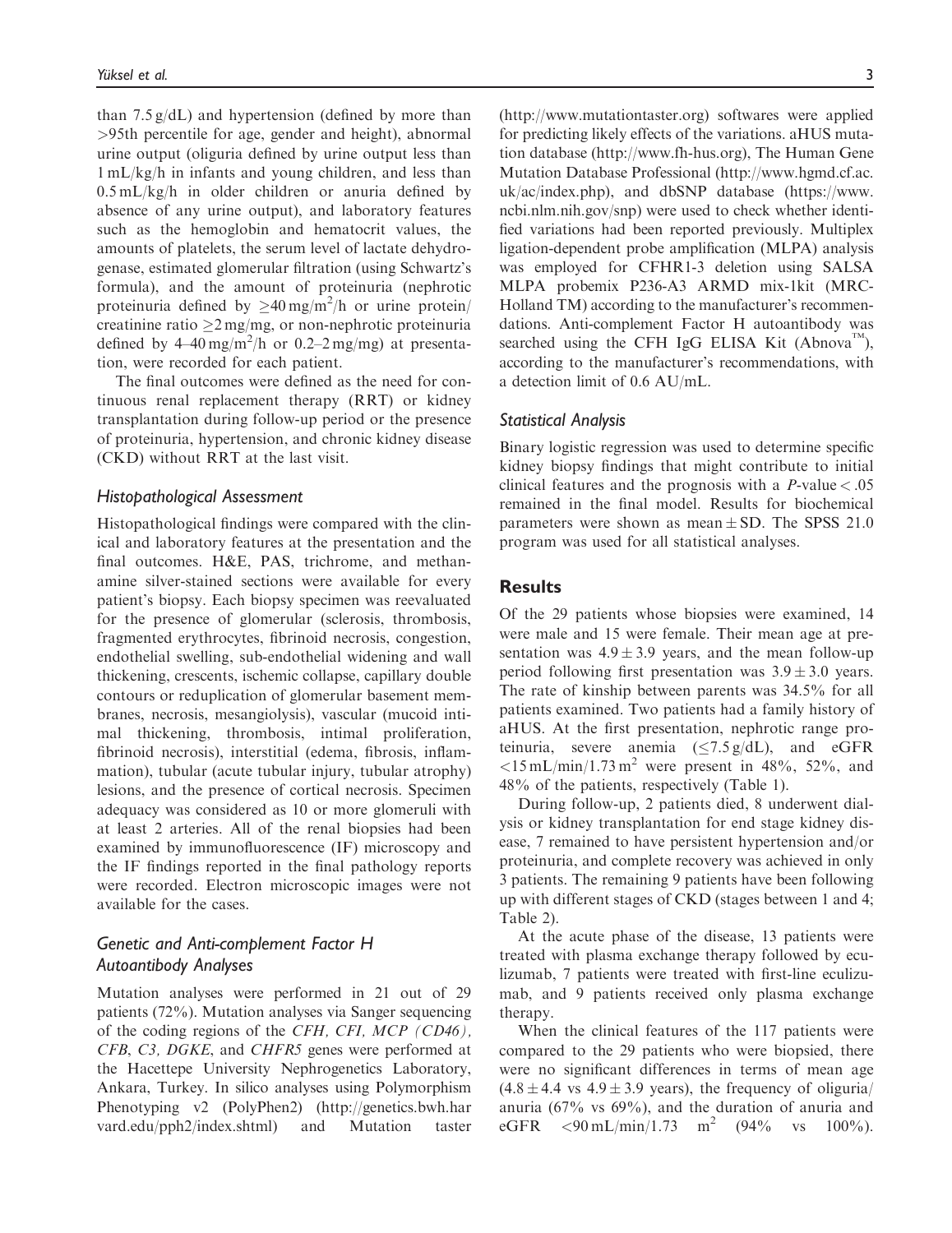| Demographic Information<br>(14 Male/15 Female) | Mean $\pm$ SD<br>Median (Range)         | Clinical Findings                  | N(%)         | Laboratory Findings             | Mean $\pm$ SD<br>Median<br>(Range)        |
|------------------------------------------------|-----------------------------------------|------------------------------------|--------------|---------------------------------|-------------------------------------------|
| Age at presentation (year)                     | $4.9 \pm 3.9$<br>4.3<br>$(0.41 - 15.2)$ | Severe anemia<br>$(\leq 7.5$ g/dL) | 15<br>(52)   | Hemoglobin (g/dL)               | $7.5 \pm 1.8$<br>7.4<br>$(3.5 - 11.9)$    |
| Time from presentation<br>to biopsy (day)      | $33 \pm 66$<br>10<br>$(0 - 308)$        | Severe hypertension                | 10<br>(34.5) | Hematocrit (%)                  | $22.5 \pm 5.8$<br>21.5<br>$(15 - 35.3)$   |
| Follow-up time (year)                          | $3.9 \pm 3.0$<br>3.3<br>$(0.7 - 13.5)$  | Oliguria                           | 20<br>(69)   | LDH (U/L)                       | $2045 \pm 1450$<br>1784<br>$(258 - 5260)$ |
|                                                |                                         | Anuria                             | 8<br>(27.5)  | Platelet $(\times 10^9$ /L)     | $101 \pm 50$<br>79.5<br>$(43 - 213)$      |
|                                                |                                         | Nephrotic range proteinuria        | 4<br>(48)    | eGFR mL/min/1.73 m <sup>2</sup> | $22.5 \pm 15.7$<br>17.3<br>$(5.1 - 63.5)$ |

Table 1. Demographic Information and Clinical and Laboratory Findings of the Patients at the Presentation.

Abbreviations: eGFR, estimated glomerular filtration (Schwartz's formula); LDH, lactate dehydrogenase.

Table 2. The Clinical and Laboratory Findings of the Patients at the Last Visit.

| Clinical and Laboratory Findings     | Patients, N (%) |
|--------------------------------------|-----------------|
| Fully recovery                       | 3(10)           |
| Death                                | 2(7)            |
| <b>CKD</b> not requiring RRT         | 9(31)           |
| CKD requiring RRT or Transplantation | 8(28)           |
| Peritoneal dialysis                  | 4(14)           |
| Hemodialysis                         | 1(4)            |
| Transplantation                      | 3(10)           |
| $Hypertension + proteinuria$         | 5(17)           |
| Proteinuria alone                    | 2(7)            |

Abbreviations: CKD, chronic kidney disease; RRT, renal replacement therapy.

However, when the outcomes of the 2 groups at the last visit were compared, there was a significant difference in terms of complete renal recovery (77% vs  $10\%$ ,  $P < .01$ ). In addition, 2 of 3 patients who died during the followup period had a renal biopsy. None of 29 patients had biopsy complications.

The median time from the first presentation of the patients to renal biopsy was 10 days (IQR 5–64). The mean number of glomeruli per biopsy was  $32 \pm 14$ , and the mean number of arterioles present per biopsy was  $6 \pm 3$ . Specimens contained renal cortex and medulla in 18 cases and only renal cortex in 11 cases. Among the glomerular lesions examined, endothelial swelling was the most frequent finding (90%), followed by subendothelial widening and capillary wall thickening by light microscopy  $(66\%)$  and ischemic collapse  $(59\%)$ . Among the vascular lesions, fibrinoid necrosis (34%) was the most common pathological finding, followed

by mucoid intimal thickening (28%) and luminal thrombi (24%). The most frequently observed tubulointerstitial lesions were acute tubular injury and interstitial edema (79% and 72%, respectively). Glomerular necrosis was present in 24% of the cases and cortical necrosis was identified in 6 cases (21%). Chronic lesions including global (7 out of 29 patients; 24%) and segmental glomerulosclerosis (2 out of 29 patients; 7%), tubular atrophy (8 out of 29 patients; 28%), and interstitial fibrosis (7 out of 29 patients; 24%) were also recorded for every biopsy (Table 3). According to the time of biopsy, the lesions were distinguished as early and late. Interestingly, histopathological examination of the patients who underwent biopsy within 1 month after the first signs of hemolytic uremic syndrome showed not only early lesions but also late lesions (Table 4).

Presence of cortical necrosis and glomerular necrosis were found to increase the probability of anuria at initial presentation by 9- and 5.6-folds, respectively (Table 5). On the other hand, the presence of glomerulosclerosis, interstitial fibrosis, and tubular atrophy was associated with an increased risk of having markedly reduced eGFR  $(<15 \text{ mL/min}/1.73 \text{ m}^2)$  at first presentation, and this risk was 7.5-fold for glomerulosclerosis, 25.5-fold for interstitial fibrosis, and 5.5-fold for tubular atrophy (Table 5).

In terms of final outcomes, the presence of vascular thrombosis and any degree of interstitial fibrosis were found to increase the probability of developing chronic renal disease requiring dialysis or kidney transplantation in the follow-up period by 5.6-fold (Table 6). All of 7 patients with interstitial fibrosis developed CKD and 3 of them required dialysis or kidney transplantation and 1 patient died during follow-up. On the other hand,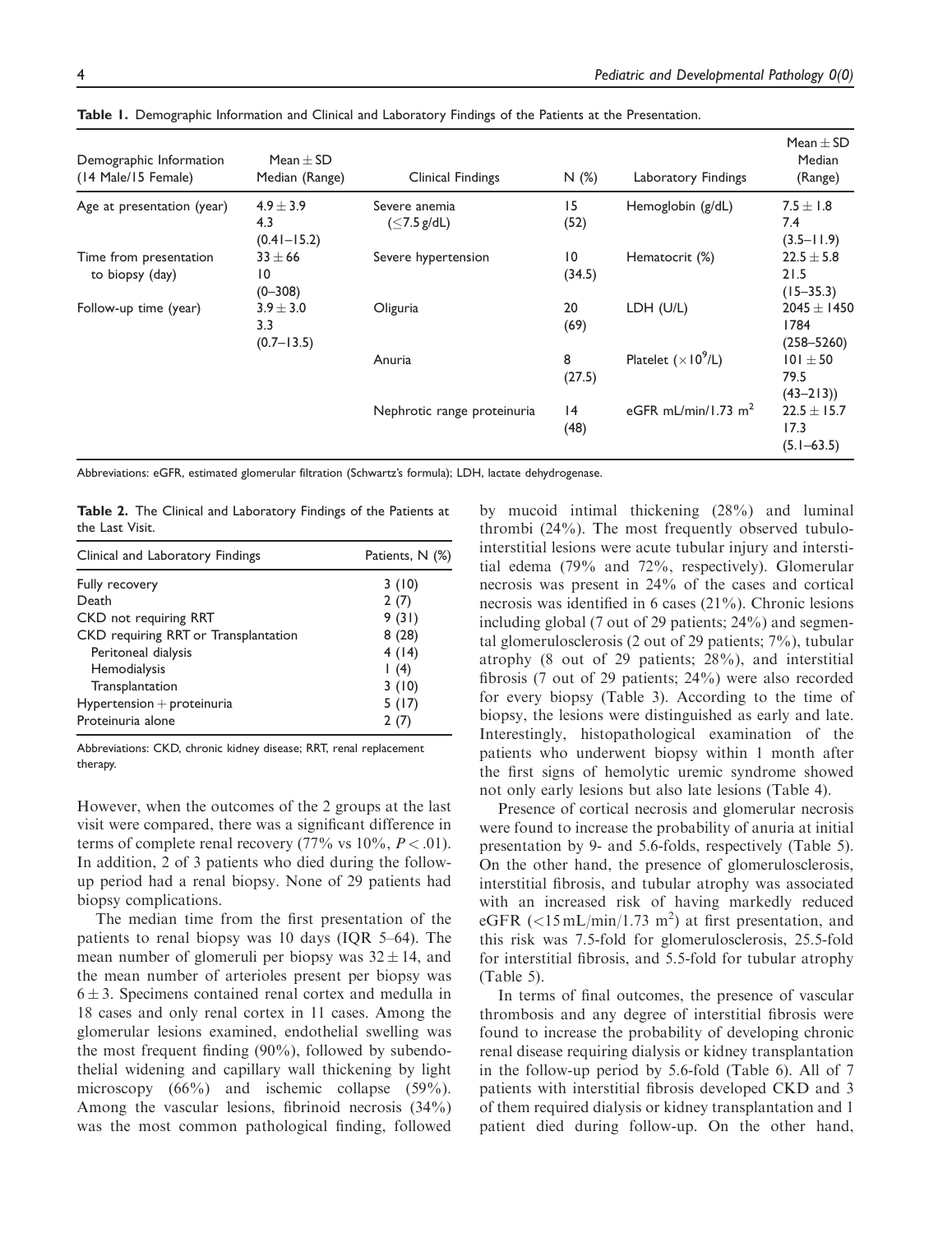|  |  |  | Table 3. Histopathologic Findings Associated With Major Outcomes in 29 aHUS Children. |
|--|--|--|---------------------------------------------------------------------------------------|
|--|--|--|---------------------------------------------------------------------------------------|

|                                  |                                  |              |                            |                        | Major Outcomes         |                           |                                                           |
|----------------------------------|----------------------------------|--------------|----------------------------|------------------------|------------------------|---------------------------|-----------------------------------------------------------|
|                                  | <b>Total Number</b><br>of Kidney |              | <b>Fully Recovery</b>      |                        | <b>CKD</b>             |                           | Among CKD Population,<br>Requiring RRT or Tx <sup>a</sup> |
|                                  | <b>Biopsies</b>                  | Yes          | No                         | Yes                    | No                     | Yes                       | No                                                        |
| Histopathologic lesions          | $N = 29$ (%)                     | $N = 3$ (~%) | $N = 26$ ( $\frac{8}{2}$ ) | $N = 19$ ( $\degree$ ) | $N = 10$ ( $\degree$ ) | $N = 8$ ( $\frac{8}{2}$ ) | $N = 11$ ( $\frac{8}{2}$ )                                |
| Glomerular                       |                                  |              |                            |                        |                        |                           |                                                           |
| Endothelial swelling             | 26 (90)                          | 3(100)       | 23 (88)                    | 16(84)                 | 10(100)                | 6(75)                     | 10(91)                                                    |
| Sub-endothelial widening         | 19(66)                           | 1(33)        | 18(69)                     | 13(68)                 | 6(60)                  | 6(75)                     | 7(64)                                                     |
| and wall thickening              |                                  |              |                            |                        |                        |                           |                                                           |
| Ischemic collapse                | 17(59)                           | 3(100)       | 14(54)                     | 11(58)                 | 6(60)                  | 6(75)                     | 5(45)                                                     |
| Mesangiolysis                    | 12(41)                           | 1(33)        | 11(42)                     | 7(37)                  | 5(50)                  | 3(37.5)                   | 4(36)                                                     |
| Congestion                       | 12(41)                           | (33)         | 11(42)                     | 7(37)                  | 5(50)                  | 3(37.5)                   | 4(36)                                                     |
| Fragmented erythrocytes          | 10(34)                           | (33)         | 9(35)                      | 4(21)                  | 6(60)                  | 1(12.5)                   | 3(27)                                                     |
| Sclerosis (global and segmental) | 9(31)                            | 0(0)         | 9(35)                      | 6(32)                  | 3(30)                  | 4(50)                     | 2(18)                                                     |
| Thrombosis                       | 9(31)                            | 0(0)         | 9(35)                      | 6(32)                  | 3(30)                  | 4(50)                     | 2(18)                                                     |
| Capillary double contours        | 9(31)                            | 0(0)         | 9(35)                      | 6(32)                  | 3(30)                  | 3(37.5)                   | 3(27)                                                     |
| Necrosis                         | 7(24)                            | (33)         | 6(23)                      | 4(21)                  | 3(30)                  | 1(12.5)                   | 3(27)                                                     |
| Crescents                        | 5(17)                            | 0(0)         | 5(19)                      | 3(16)                  | 2(20)                  | 2(25)                     | 1(9)                                                      |
| Fibrinoid necrosis               | 3(10)                            | 0(0)         | 3(12)                      | 1(5)                   | 2(20)                  | 1(12.5)                   | 0(0)                                                      |
| Vascular                         |                                  |              |                            |                        |                        |                           |                                                           |
| Fibrinoid necrosis               | 10(34)                           | (33)         | 9(35)                      | 5(26)                  | 5(50)                  | 2(25)                     | 3(27)                                                     |
| Mucoid intimal thickening        | 8(28)                            | 0(0)         | 8(31)                      | 7(37)                  | 1(10)                  | 3(37.5)                   | 4(36)                                                     |
| Thrombosis                       | 7(24)                            | 0(0)         | 7(27)                      | 6(32)                  | 1(10)                  | 4(50)                     | 2(18)                                                     |
| Intimal proliferation            | 4(14)                            | 0(0)         | 4(15)                      | 4(21)                  | 0(0)                   | 2(25)                     | 2(18)                                                     |
| Interstitial                     |                                  |              |                            |                        |                        |                           |                                                           |
| Inflammation                     | 21(72)                           | 2(67)        | 19(73)                     | 15(79)                 | 6(60)                  | 7(87.5)                   | 8(73)                                                     |
| Edema                            | 17(59)                           | 1(33)        | 16(62)                     | 11(58)                 | 6(60)                  | 4(50)                     | 7(64)                                                     |
| Fibrosis                         | 7(24)                            | 0(0)         | 7(27)                      | 5(26)                  | 2(20)                  | 4(50)                     | 1(9)                                                      |
| Tubular                          |                                  |              |                            |                        |                        |                           |                                                           |
| Acute tubular injury             | 23(79)                           | 3(100)       | 20(77)                     | 13(63)                 | 10(100)                | 4(50)                     | 9(82)                                                     |
| Tubular atrophy                  | 8(28)                            | 0(0)         | 8(31)                      | 8(42)                  | 0(0)                   | 3(37.5)                   | 5(45)                                                     |
| Cortical necrosis                | 6(21)                            | 1(33)        | 5(19)                      | 3(16)                  | 3(30)                  | 0(0)                      | 3(27)                                                     |

Fully recovery means the patients with normal renal function, no proteinuria, and no hypertension. CKD "Yes" means the patients with low estimated glomerular filtration rate. CKD "No" means the patients with normal renal function, but with proteinuria and/or hypertension. CKD requiring RRT or Tx means end-stage renal disease requiring renal replacement therapy (peritoneal dialysis or hemodialysis) or renal transplantation. Abbreviation: CKD, chronic kidney disease.

<sup>a</sup>The last column indicates CKD patients only.

glomerular necrosis, cortical necrosis, and interstitial inflammation were found to be associated with developing CKD not requiring RRT. This risk was 6.2-fold for glomerular necrosis, 13.3-fold for cortical necrosis, and 6.2 fold for interstitial inflammation. Glomerular lesions including endothelial swelling, subendothelial widening along the capillary walls, and the presence of fragmented erythrocytes were not associated with poor final outcomes in these patients (Table 6).

Genetic analyses were performed in 21 out of 29 patients (72%). The remaining 8 patients (27.5%) could not be tested since blood samples of these patients were not available. Identified variations in 8 of 21 patients tested (38%) were as follows: CFH in 3 patients,  $CFB$  plus  $MCP$  (CD46) in 1 patient, C3 in 1 patient,

CFB plus CFHR1-3 deletion in 2 patients, and CFHR1-3 deletion in 1 patient (Table 7). Anti-CFH antibody was detected in 2 patients who had also CFHR1-3 deletion. No variation was detected in the remaining 13 patients (62%). There was no difference between patients with genetic variations and without in terms of renal outcomes and histopathology.

## **Discussion**

In the present study, we have analyzed biopsy findings and their relationship with short-term clinical findings and long-term outcomes in pediatric patients with aHUS. The data on whether there is correlation between histopathological findings and clinical course as well as final outcome are scarce in the literature. $10,11$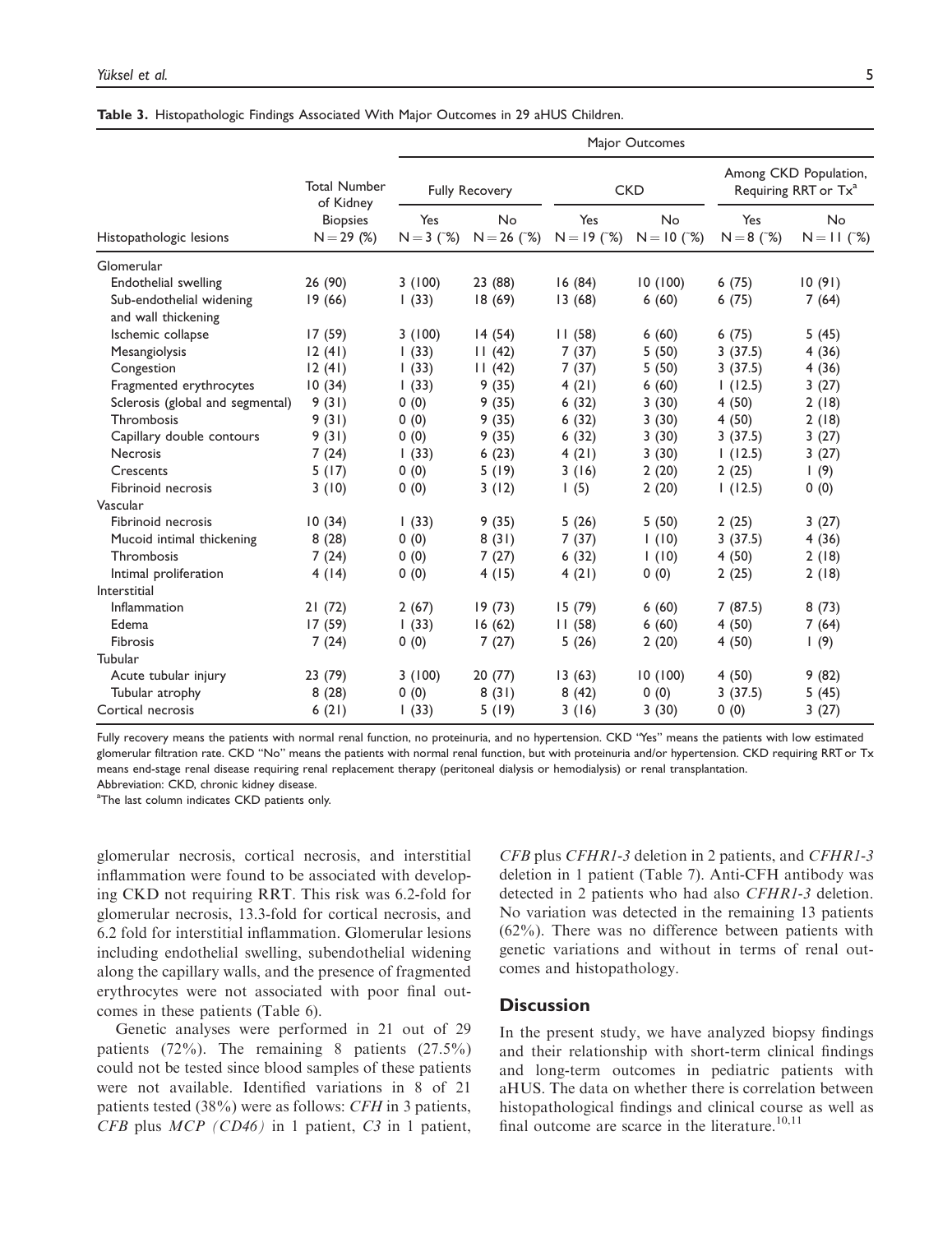|                         |                                                  |                                                              | Total Number Time Interval Between Initial of Disease and Biopsy     |                                                                    |
|-------------------------|--------------------------------------------------|--------------------------------------------------------------|----------------------------------------------------------------------|--------------------------------------------------------------------|
| Histopathologic Lesions |                                                  | of Patients<br><b>With Lesions</b><br>$N = 29$ ( $\degree$ ) | $\leq$ Month<br>Frequency of the<br>Lesions $N = 19$ ( $\degree\%$ ) | $>1$ Month<br>Frequency of the<br>Lesions $N = 10$ ( $\degree\%$ ) |
|                         | Early lesions Acute tubular injury               | 23 (79)                                                      | 15(79)                                                               | 8(80)                                                              |
|                         | Intersititial inflammation                       | 21(72)                                                       | 15(79)                                                               | 6(60)                                                              |
|                         | Endothelial swelling and subendothelial widening | 19(65)                                                       | 12(63)                                                               | 7(70)                                                              |
|                         | Glomerular collapse                              | 17 (59)                                                      | 9(47)                                                                | 8(80)                                                              |
|                         | Intersititial edema                              | 17 (59)                                                      | 12(63)                                                               | 5(50)                                                              |
|                         | Mesangiolysis                                    | 12(41)                                                       | 6(32)                                                                | 6(60)                                                              |
|                         | Fragmented red blood cells                       | 10(34)                                                       | 7(37)                                                                | 3(30)                                                              |
|                         | Fibrin thrombi                                   | 9(31)                                                        | 8(42)                                                                | 1(10)                                                              |
|                         | Fibrinoid necrosis (glomerular)                  | 3(10)                                                        | 3(16)                                                                | 0(0)                                                               |
| Late lesions            | Glomerular sclerosis (global or segmental)       | 9(31)                                                        | 7(37)                                                                | 2(20)                                                              |
|                         | Reduplication of glomerular basement membranes   | 9(31)                                                        | 4(21)                                                                | 5(50)                                                              |
|                         | Tubular atrophy                                  | 8(28)                                                        | 5(26)                                                                | 3(30)                                                              |
|                         | Intersititial fibrosis                           | 7(24)                                                        | 5(26)                                                                | 2(20)                                                              |

#### Table 4. Distribution of Early and Late Lesions According to Biopsy Timing.

Table 5. Relationship Between Biopsy Findings and Clinical and Laboratory Features at the Presentation Using Binary Logistic Regression Test.

| Clinical and Laboratory Features<br>(Dependent Variables) | <b>Biopsy Findings</b><br>(Independent Variables) | В    | OR    | CI (95%)       |      |
|-----------------------------------------------------------|---------------------------------------------------|------|-------|----------------|------|
| Anuria                                                    | Cortical necrosis                                 | 2.19 | 9.00  | $1.20 - 37.41$ | .03  |
|                                                           | Glomerular necrosis                               | 1.73 | 5.66  | $0.02 - 1.10$  | .04  |
| Low eGFR $(<$ 15 mL/min/1.73 m <sup>2</sup> )             | Glomerulosclerosis                                | 2.01 | 7.50  | $1.20 - 44.00$ | .02  |
|                                                           | Interstitial fibrosis                             | 3.23 | 25.50 | $2.30 - 27.50$ | .008 |
|                                                           | Tubular atrophy                                   | l.71 | 5.57  | $0.88 - 35.26$ | .04  |

Abbreviations: B, logistic regression b coefficient; eGFR, estimated glomerular filtration rate (Schwartz's formula); OR, odds ratio.

|  |  |  | <b>Table 6.</b> Relationship Between Biopsy Findings and Final Outcomes Using Binary Logistic Regression Test. |  |  |  |  |  |
|--|--|--|----------------------------------------------------------------------------------------------------------------|--|--|--|--|--|
|--|--|--|----------------------------------------------------------------------------------------------------------------|--|--|--|--|--|

| Final Outcomes (Dependent Variables) | Biopsy Findings (Independent Variables)          | в       | OR    | CI (95%)        | P   |
|--------------------------------------|--------------------------------------------------|---------|-------|-----------------|-----|
| CKD not requiring RRT                | Glomerular necrosis                              | I.83    | 6.20  | $0.94 - 41.51$  | .04 |
|                                      | Cortical necrosis                                | 2.59    | 13.33 | $1.28 - 138.84$ | .03 |
|                                      | <b>Glomerulosclerosis</b>                        | 2.18    | 8.88  | $0.92 - 85.65$  | .04 |
|                                      | Endothelial swelling and subendothelial widening | $-1.72$ | 0.17  | $0.03 - 0.90$   | .04 |
|                                      | Fragmented erythrocytes                          | $-2.10$ | 0.12  | $0.02 - 0.70$   | 0١. |
| <b>CKD</b> requiring RRT             | Vascular thrombosis                              | I.73    | 5.66  | $0.89 - 36.08$  | .04 |
| or Transplantation                   | Interstitial fibrosis                            | 1.73    | 5.66  | 0.089-36.08     | .04 |

Abbreviations: B, logistic regression b coefficient; CKD, chronic kidney disease; OR, odds ratio; RRT, renal replacement therapy.

This study results show that some particular kidney biopsy findings in aHUS were significantly correlated with initial clinical and laboratory features as well as poor final outcome. We observed that cortical and glomerular necrosis associated not only with a very severe presentation but also with a poor prognosis. The presence of cortical necrosis and glomerular necrosis confers 9- and 5-folds, respectively, increased risk of anuria at initial presentation. Similarly, the risk for developing

CKD on follow-up was 13 times higher for cortical necrosis and 6 times for glomerular necrosis, compared to those without these lesions. We believe that particular attention should be given to the presence of cortical necrosis, since it has also been reported as a frequent finding in autopsies of aHUS patients.<sup>12</sup> It is postulated that ischemia due to intravascular thrombosis in glomerular capillaries and arterioles leads to these pathologic changes, reflecting the severity of vascular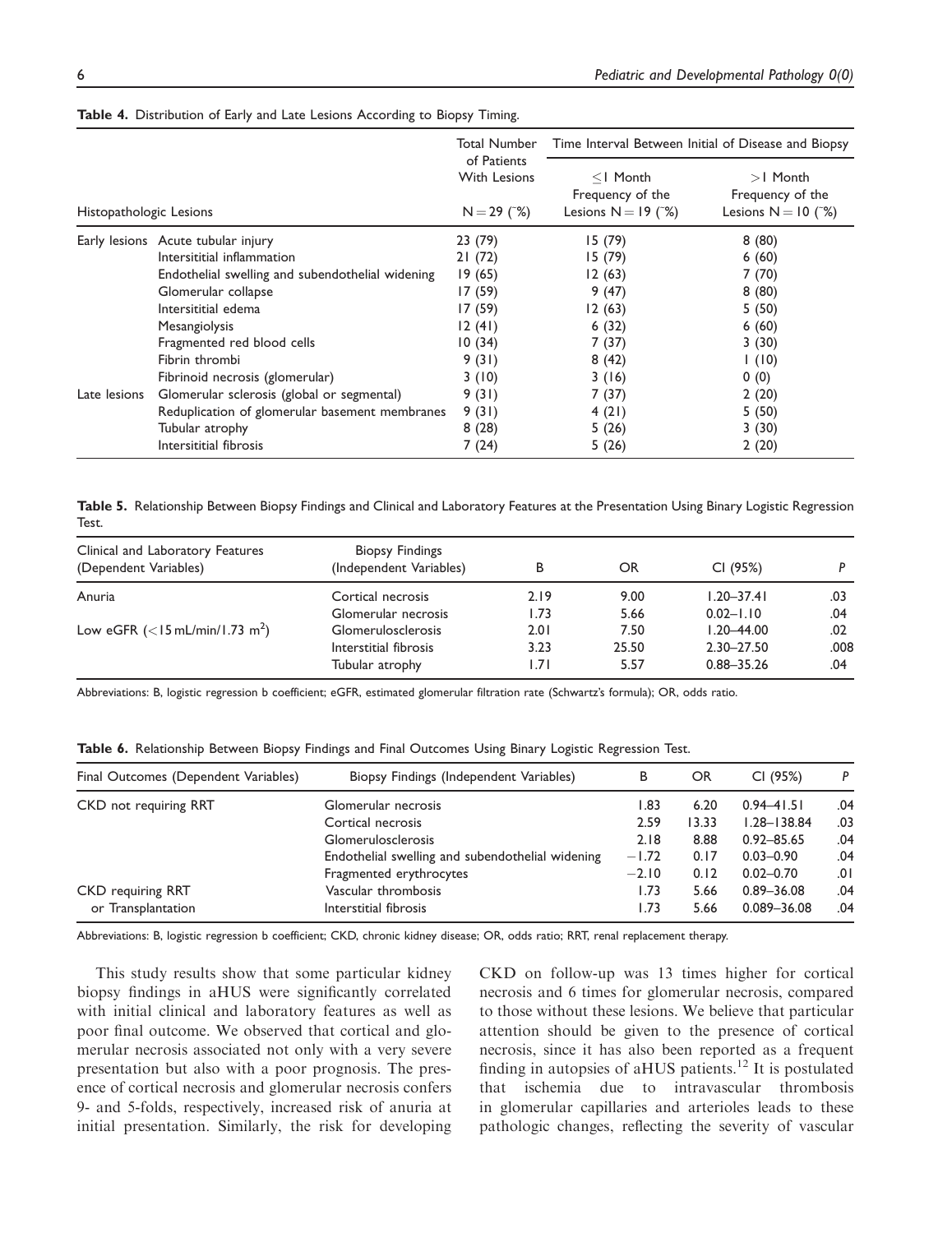|                 |        | Table 7. Genetic Abnormalities, Pathologic Findings, and            |                                | Final Outcomes in the Patients With Mutations. |                                          |                                            |                           |                   |                           |                                    |
|-----------------|--------|---------------------------------------------------------------------|--------------------------------|------------------------------------------------|------------------------------------------|--------------------------------------------|---------------------------|-------------------|---------------------------|------------------------------------|
| Patient         |        |                                                                     |                                | Aminoacid<br>Predicted                         |                                          | Prediction<br>PolyPhen                     | Mutation Taster           | history<br>Family | Pathological<br>Lesion in |                                    |
| s<br>2          |        | Gender Genetic Abnormalities                                        | Variant                        | Change                                         | Zygosity                                 | (Score)                                    | Prediction (Score)        | of aHUS           | Kidney Biopsy             | Final Outcome                      |
|                 | Female | Single, C3 <sup>a</sup>                                             | c.537_539del                   | p.Leu 80del                                    | Heterozygous NA                          |                                            | Polymorphism<br>(6.9)     | $\frac{1}{2}$     | Acute and<br>chronic      | CKD requiring<br>RRT               |
| 2               | Male   | CFHR1-3 deletion<br>associated with<br>Single, anti CFH<br>antibody | deletion<br>CFHR1-3            | I                                              | Homozygous                               | ≸                                          | $\frac{1}{2}$             | $\frac{1}{2}$     | Acute                     | Hypertension                       |
| S               | Female | Single, CFH <sup>b</sup>                                            | c.3148A > T                    |                                                | p.Asn1050Tyr Heterozygous Benign (0.016) |                                            | Polymorphism<br>(6.99)    | $\frac{1}{2}$     | Acute and<br>chronic      | CKD requiring<br>RRT               |
| 4               | Male   | Single, CFH <sup>c</sup>                                            | $c.2127$ _2129del              | p.Tyr711del                                    | Heterozygous NA                          |                                            | Disease causing<br>(0.54) | $\frac{1}{2}$     | Acute and<br>chronic      | proteinuria<br>Hypertension<br>and |
| LO <sub>1</sub> | Male   | Single, CFH <sup>d</sup>                                            | c.2850G > T                    | p.GIn950His                                    |                                          | Heterozygous Probably dam-<br>aging (0.96) | Polymorphism<br>(6.9)     | $\frac{1}{2}$     | Acute and<br>chronic      | requiring RRT<br>CKD not           |
| ∾               | Female | Combined, MCP <sup>e</sup> and<br>CFB'                              | $18.27$ delT<br>$MCP$ :c.286 + | $\overline{\phantom{a}}$                       | Heterozygous                             | ≸                                          | $\frac{1}{2}$             | $\frac{1}{2}$     | Acute and<br>chronic      | requiring RRT<br>CKD not           |
|                 |        |                                                                     | C.1697A > C<br>Ġ.<br>C         | p.Glu566Ala                                    | Heterozygous Benign (0)                  |                                            | Polymorphism<br>(0.99)    |                   |                           |                                    |
| ↖               | Male   | Anti CFH antibody<br>Combined, CFB <sup>8</sup> and                 | c.397G > A<br>CFB:             | p.Asp133Asn                                    | Heterozygous                             | Benign (0.014)                             | Polymorphism (0.7)        | $\frac{1}{2}$     | Acute                     | Recovery with-<br>out sequelae     |
|                 |        | CFHR1-3 deletion<br>associated with                                 | deletion<br>CFHR1-3            | $\overline{\phantom{a}}$                       | Homozygous                               | $\frac{1}{2}$                              | $\frac{1}{2}$             |                   |                           |                                    |
| $\infty$        | Female | Combined, CFB <sup>P</sup> and<br>CFHR1-3 deletion                  | c.1050 $G$<br>CFB:             | p.Lys350Asn                                    | Heterozygous                             | Probably dam-<br>aging (0.99)              | Polymorphism<br>(0.81)    | $\frac{1}{2}$     | Acute                     | CKD requiring<br>RRT               |
|                 |        |                                                                     | deletion<br>CFHRI-3            | $\overline{\phantom{a}}$                       | Heterozygous                             | $\frac{1}{2}$                              | $\frac{1}{2}$             |                   |                           |                                    |
|                 |        |                                                                     |                                |                                                |                                          |                                            |                           |                   |                           |                                    |

Polymorphism Phenotyping (PolyPhen) v2 [\(http://genetics.bwh.harvard.edu/pph2/index.shtml\)](http://genetics.bwh.harvard.edu/pph2/index.shtml), Mutation taster [\(http://www.mutationtaster.org](http://www.mutationtaster.org)), and variations and predicted aminoacid changes have been

Polymorphism Phenotyping (PolyPhen) v2 (http://genetics.bwh.harvard.edu/pph2/index.shtml), Mutation taster (http://www.mutationtaster.org), and variations and predicted aminoacid changes have been<br>named according to the gu named according to the guidelines of the Human Genome Variation Society using Mutalyzer software [\(https://mutalyzer.nl](https://mutalyzer.nl)).

Abbreviations: C3, Complement 3; CFH, complement factor H; CFHRI-3, complement factor H-related genes I and 3; CFB, complement factor B; CKD, chronic kidney disease; MCP, membrane cofactor<br>protein (CD46); NA, not applicabl Abbreviations: C3, Complement 3; CFH, complement factor H; CFHR1-3, complement factor H-related genes 1 and 3; CFB, complement factor B; CKD, chronic kidney disease; MCP, membrane cofactor protein (CD46); NA, not applicable; RRT, renal replacement therapy.

pessants of the set of the set of the set of the set of the set of the set of the set of the set of the set of the set of the set of the set of the set of the set of the set of the set of the set of the set of the set of t <sup>b</sup>Esparza-Gordillo et al.<sup>15</sup> <sup>d</sup>Caprioli et al.<sup>16</sup> <sup>d</sup>Caprioli et al.<sup>16</sup>  $a$ Besbas et al.<sup>14</sup>  $P$ esbas et al. $14$ <sup>e</sup>This study.<br>'Feng et al.<sup>17</sup>

gBesbas et al.14 hRoumenina et al.18

hRoumenina et al.<sup>18</sup>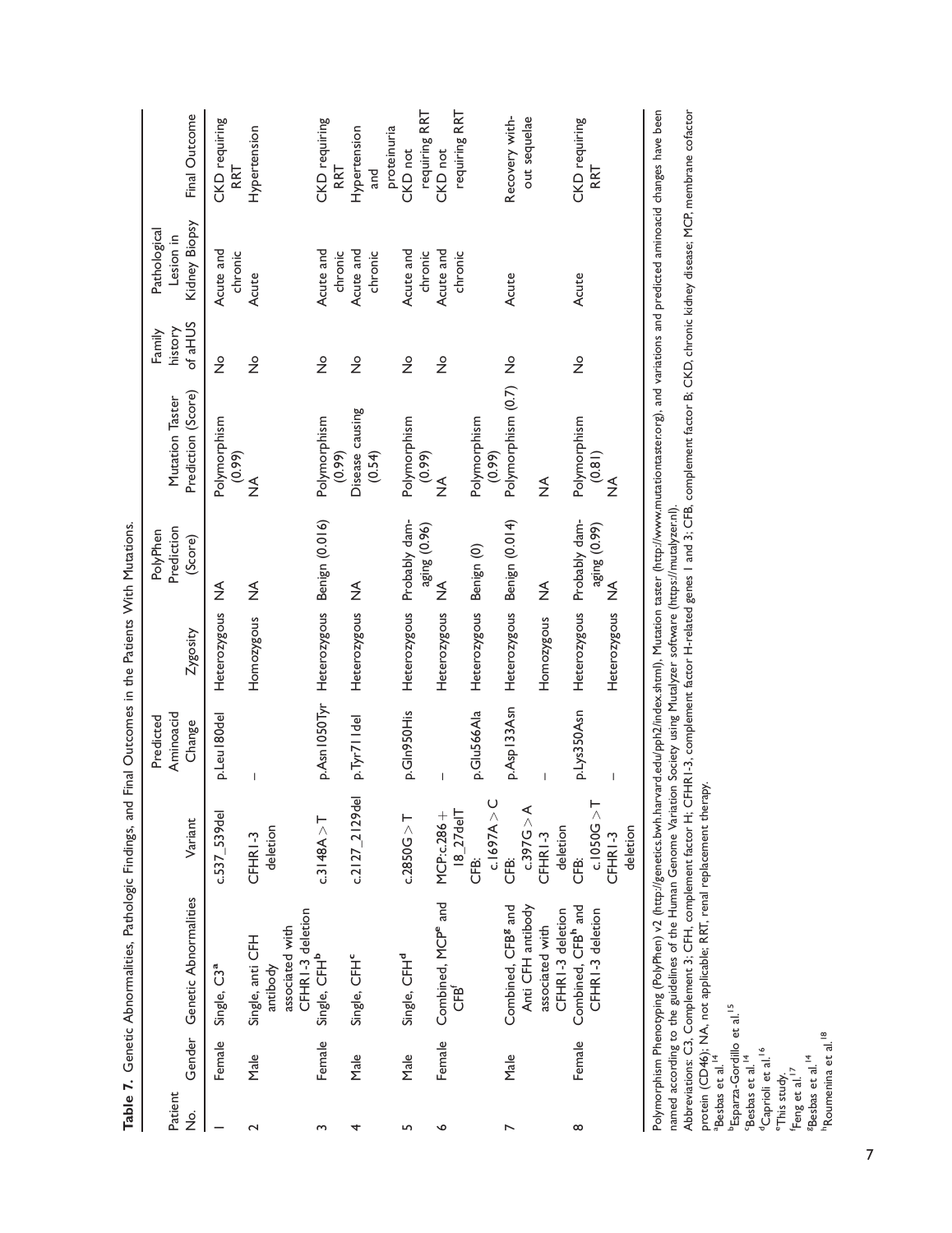involvement.<sup>19–21</sup> We noted that the vast majority of patients with cortical and glomerular necrosis had undergone early biopsy (within the first 20 days after initial symptoms) and presented with anuria. Therefore, it can be postulated that anuria at presentation may suggest severe histopathologic lesions, like cortical and/or glomerular necrosis, even in the absence of renal biopsy in pediatric aHUS patients, and may be an indication for the administration of eculizumab as a first-line therapy. $22$ 

The relationship between STEC-HUS and glomerular scleroses has been shown in previous studies.<sup>23–27</sup> In addition, focal global or segmental glomerulosclerosis has also been reported in cases of aHUS induced by inherited methylmalonic academia, but not in patients with complement mediated atypical HUS.<sup>28,29</sup> We observed segmental glomerular scleroses in only 2 patients.

In this study, we have showed that another poor prognostic histopathological finding was the presence of vascular (ie, arteriolar/arterial) thrombosis in the renal biopsy. Our patients with vascular thrombosis had a greater risk of CKD requiring dialysis or kidney transplantation. Similarly, a previous study reported that particularly arteriolar involvement was frequently associated with the occurrence of CKD in the followup.<sup>30</sup> The results of a more recent study also showed that the probability of developing CKD during followup was 3.5 times higher in the presence of vascular thrombosis, especially in the case of arteriolar or arterial involvement.<sup>11</sup>

Glomerular lesions of endothelial swelling, subendothelial widening along the capillary walls, and presence of fragmented erythrocytes were not found to be associated with poor prognosis in our study. Since these findings represent early and diagnostic changes of HUS in a kidney biopsy, they may even be associated with better prognosis which may result from earlier therapeutic intervention.

Tubulo-interstitial changes are not specific biopsy findings in aHUS. Moreover, many studies did not emphasize the prognostic importance of tubular atrophy and interstitial fibrosis in this disease.<sup>5,9,11,12,14,19–21,23,24</sup> However, we observed that particularly any degree of interstitial fibrosis was associated with more severe presentation and worse prognosis. It is well known that a positive correlation exists between deteriorated renal functions and chronic changes in the interstitial compartment irrespective of the underlying renal disease.<sup>31</sup> In addition, tubular atrophy and interstitial fibrosis usually parallel the glomerulosclerotic lesions' distribution and severity in many kidney diseases, primarily in lupus nephritis.<sup>32</sup> The association of histopathological changes in the tubulointerstitial compartment and disease prognosis is well described in lupus nephritis. $33$  A recent study also showed that tubulo-interstitial injury has an

important and active role in the process that can lead to progressive nephron loss. $34$  A diminished cross-sectional area resulting from interstitial fibrosis affects the renal peritubular capillaries, and this change may contribute to a decrease in the glomerular filtration rate.<sup>35</sup> Similar pathological mechanisms may also result in poor prognosis in aHUS patients. In this study, we observed that the time from the first presentation of the disease to renal biopsy in vast majority of patients, who had interstitial fibrosis and tubular atrophy, was shorter than 1 month (Table 4). This is a noteworthy finding that might indicate that changes in tissue level begin before the symptoms.

Although this study gives important results about the relationship between initial histopathological findings and long-term outcomes in children with aHUS, it is important to note that this was a retrospective study of aHUS cases that were biopsied, and that these may not be representative of all aHUS cases.

In conclusion, renal pathological changes in children with aHUS may help predicting the patients' prognosis. To the best of our knowledge, this is the first study to investigate the relationship between initial kidney biopsy findings and long-term outcomes in pediatric atypical HUS cases. We showed that the presence of cortical and/or glomerular necrosis may indicate a CKD development in children with aHUS.<sup>5,12,19–21,23</sup> We also observed that interstitial fibrosis is important in predicting the poor prognosis of children with aHUS. Although the importance of chronic interstitial changes (ie, interstitial fibrosis) in determining of renal prognosis has been previously demonstrated in different kidney diseases, we have shown for the first time in this study that this prognostic sign is also valid for pediatric patients with aHUS.

#### Acknowledgments

The authors acknowledge listed below the enrolled scientists: Rezzan Topaloğlu, Dicle Orhan, Elif Bahat Özdoğan, Sevdegül Mungan, Arzu Ensari, Esra Baskın, Zelal Ekinci, Ali Delibas¸, Nilgün Çakar, Alper Soylu, Nilüfer Aytaç, Mustafa Koyun, Gülşah Kaya Aksoy, Şadiye Mehtat Ünlü, Banu Acar, İclal Gürses, Kibriya Fidan, Havva Evrengül, and Nagihan Yalçın.

#### Declaration of Conflicting Interests

The author(s) declared no potential conflicts of interest with respect to the research, authorship, and/or publication of this article.

#### Funding

The author(s) disclosed receipt of the following financial support for the research, authorship, and/or publication of this article: This study was supported by Hacettepe University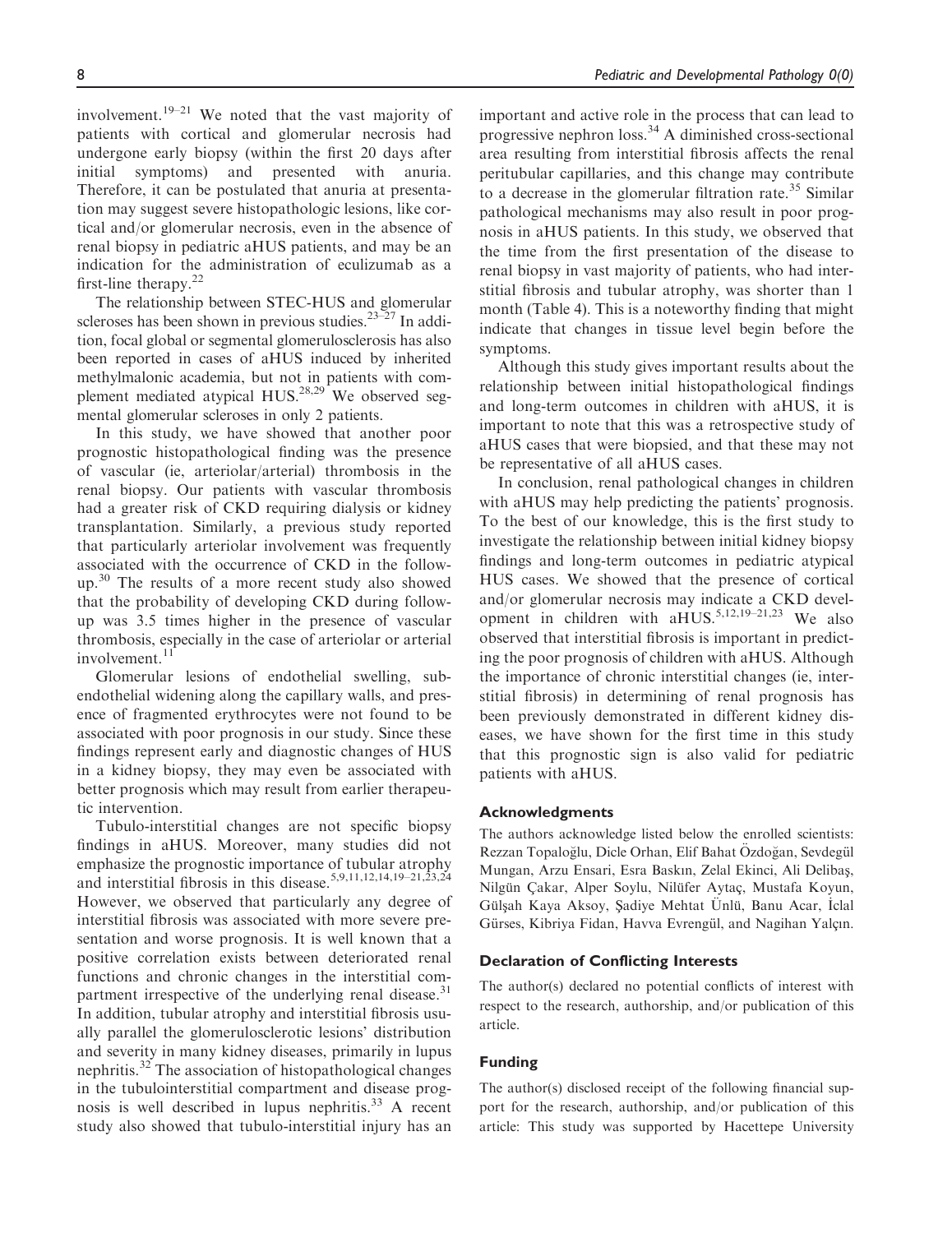Scientific Research and Development Office (Grant No: 010A101009).

#### Ethics approval and consent to participate

All procedures performed in studies involving human participants were in accordance with the ethical standards of the institutional and/or national research committee at which the studies were conducted (IRB approval number FON10/03-22) and with the 1964 Helsinki declaration and its later amendments or comparable ethical standards. The study was approved by the ethics committee of Hacettepe University (FON10/03-22). Written informed consent was obtained from the parents of all the patients.

#### Statement of prior presentation

A part of this study was presented at the following congress: S. Yüksel, I.I. Gönül, N. Canpolat, I. Gökce, S.G. Özlü, Z.B. Özçakar, N. Besbas, O. Söylemezoglu. Turkish Atypical Hemolytic Uremic Syndrome Registry: Renal biopsy findings and prognosis. Pediatr Nephrol 2016; 31:1884, PO-362. Presented at the 17th Congress of the International Pediatric Nephrology Association, September 20–24, 2016, Iguaçu, Brazil.

#### References

- 1. Raina R, Krishnappa V, Blaha T, et al. Atypical hemolytic-uremic syndrome: an update on pathophysiology, diagnosis, and treatment. Ther Apher Dial. 2019; 23: 4–21.
- 2. Jokiranta TS. HUS and atypical HUS. Blood. 2017; 129: 2847–2856.
- 3. Waters AM, Licht C. aHUS caused by complement dysregulation: new therapies on the horizon. Pediatr Nephrol. 2011; 26: 41–57.
- 4. Fremeaux-Bacchi V, Fakhouri F, Garnier A, et al. Genetics and outcome of atypical hemolytic uremic syndrome: a nationwide French series comparing children and adults. Clin J Am Soc Nephrol. 2013; 8: 554–562.
- 5. Taylor CM, Chua C, Howie AJ, Risdon RA. Clinicopathological findings in diarrhea negative haemolytic uremic syndrome. Pediatr Nephrol. 2004; 19: 419–425.
- 6. Garg AX, Suri RS, Barrowman N, et al. Long-term renal prognosis of diarrhea-associated hemolytic uremic syndrome: a systematic review, meta-analysis, and meta regression. JAMA. 2003; 290: 1360–1370.
- 7. Hooman N, Otukesh H, Delshad S, Farhood P. Surgical complications of hemolytic uremic syndrome: single center experiences. J Indian Assoc Pediatr Surg. 2007; 12: 129–132.
- 8. Rodeghiero F. Haemolytic uraemic syndrome and thrombotic thrombocytopenic purpura in southern Iran. Intern Emerg Med. 2006; 1: 248–249.
- 9. Fidan K, Göknar N, Gülhan B, et al. Extra-renal manifestations of atypical hemolytic uremic syndrome in children. Pediatr Nephrol. 2018; 33: 1395–1403.
- 10. Yu XJ, Yu F, Song D, et al. Clinical and renal biopsy findings predicting outcome in renal thrombotic microangiopathy: a large cohort study from a single institute in

China. Scientific World J. Published online August 11, 2014. doi: 10.1155/2014/680502

- 11. Mehrazma M, Hooman N, Otukesh H. Prognostic value of renal pathological findings in children with atypical hemolytic uremic syndrome. Iran J Kidney Dis. 2011; 5: 380–385.
- 12. Lazsik ZG, Kambham N, Silva FG. Thrombotic microangiopathies. In: Jenette JC, Olson JL, Silva FG, D'Agati VD, eds. Hepstintall's Pathology of the Kidney. 7th ed. Philadelphia: Wolters Kluwer; 2015:739–814.
- 13. Lusco MA, Fogo AB, Najafian B, Alpers CE. AJKD atlas of renal pathology: thrombotic microangiopathy. Am J Kidney Dis. 2016; 68: e33–e34.
- 14. Besbas N, Gulhan B, Soylemezoglu O, et al. Turkish pediatric atypical hemolytic uremic syndrome registry: initial analysis of 146 patients. BMC Nephrol. 2017; 18: 6.
- 15. Esparza-Gordillo J, Goicoechea de Jorge E, Buil A, et al. Predisposition to atypical hemolytic uremic syndrome involves the concurrence of different susceptibility alleles in the regulators of complement activation gene cluster in 1q32. Hum Mol Genet. 2005; 14: 703–712.
- 16. Caprioli J, Castelletti F, Bucchioni S, et al. Complement factor H mutations and gene polymorphisms in haemolytic uraemic syndrome: the C-257T, the A2089G and the G2881T polymorphisms are strongly associated with the disease. Hum Mol Genet. 2003; 12: 3385–3395.
- 17. Feng S, Eyler SJ, Zhang Y, et al. Partial ADAMTS13 deficiency in atypical hemolytic uremic syndrome. Blood. 2013; 122: 1487–1493.
- 18. Roumenina LT, Jablonski M, Hue C, et al. Hyperfunctional C3 convertase leads to complement deposition on endothelial cells and contributes to atypical hemolytic uremic syndrome. Blood. 2009; 114: 2837–2845.
- 19. Sty JR, Starshak RJ, Hubbard AM. Acute renal cortical necrosis in hemolytic uremic syndrome. J Clin Ultrasound. 1983; 11: 175–178.
- 20. Inward CD, Howie AJ, Fitzpatrick MM, Rafaat F, Milford DV, Taylor CM. Renal histopathology in fatal cases of diarrhoea-associated haemolytic uraemic syndrome. British Association for Paediatric Nephrology. Pediatr Nephrol. 1997; 11: 556–559.
- 21. Renaud C, Niaudet P, Gagnadoux MF, Broyer M, Habib R. Haemolytic uraemic syndrome: prognostic factors in children over 3 years of age. Pediatr Nephrol. 1995; 9: 24–29.
- 22. Yüksel S, Evrengül H, Özçakar ZB, et al. First-line, early and long-term eculizumab therapy in atypical hemolytic uremic syndrome: a case series in pediatric patients. Paediatr Drugs. 2016; 18: 413–420.
- 23. Caletti MG, Gallo G, Gianantonio CA. Development of focal segmental sclerosis and hyalinosis in hemolytic uremic syndrome. Pediatr Nephrol. 1996; 10: 687–692.
- 24. Moghal NE, Ferreira MA, Howie AJ, Milford DV, Raafat E, Taylor CM. The late histologic findings in diarrheaassociated hemolytic uremic syndrome. J Pediatr. 1998; 133: 220–223.
- 25. Karpman D, Håkansson A, Perez MT, et al. Apoptosis of renal cortical cells in the hemolytic-uremic syndrome: in vivo and in vitro studies. Infect Immun. 1998; 66: 636–644.